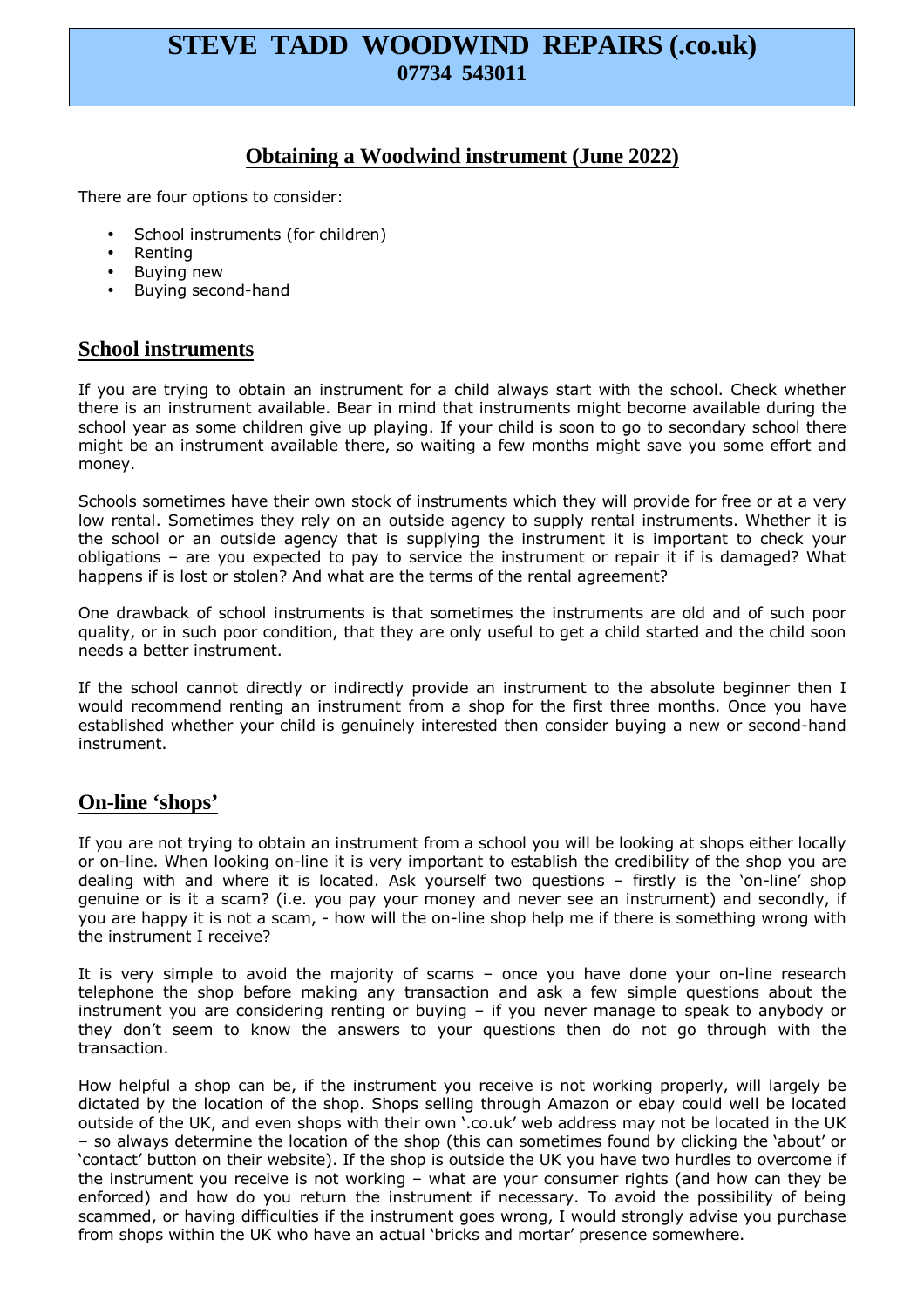## **Renting an instrument**

Renting can be a cheap way of obtaining a reasonable quality student instrument from the start, and is a particularly good idea if the player is not sure about what type of instrument they want to play, or if they are not sure they will stick at it; three months is long enough to find out. After that it is best to buy an instrument – perhaps the instrument that has been rented (if it is of reasonable quality and it makes financial sense to do so - get a teacher's or repairer's opinion of the instrument before buying it though).

I advise those people considering renting to research various retailers to compare the costs and conditions of rental. There is usually a minimum rental period and an option to buy the instrument with a proportion of the rental payments being deducted from the price of the instrument if you chose to buy it. Check the length of the rental agreement; the price of the instrument if you do buy it after three (or more) months; what models of instrument are available to rent; and if they are new or second-hand. It is best to do the sums to work out the best value scheme – beware - some schemes are definitely bad value!

It is best to focus on 'bricks and mortar' shops that have a repairer on the staff so that you know the instrument you rent is working properly, if you choose to rent from a shop that does not have an in-house repairer I would recommend you rent a new Yamaha instrument because Yamaha instruments are very robust and reliable and Yamaha factories have the best quality control so their instruments usually work straight out of the box.

I particularly recommend renting an instrument from **Dawkes music** (www.dawkes.co.uk) who operate a good rental scheme with a 3 month minimum rental – the shop is located in Maidenhead but they can mail the instrument to you. Locally, **Stamford music shop** operates a rental scheme with a 6 month minimum rental – under their scheme it is best to rent a cheap second-hand instrument (but return it at the end of the initial rental period); for other retailers operating rental schemes please look at my information sheet 'General information 5 – useful websites'.

At the end of the initial rental period of any scheme – consider your options again. The money spent on the initial rental enabled you to find out whether the player was committed to learning the instrument. If the player wants to continue then the cheapest option in the long run is to buy a new or second-hand instrument (perhaps the one you have rented, but only if this instrument is good value and will have a long life-time).

## **Buying a new instrument**

It is best to buy from an established 'bricks and mortar' shop that has a repairer working at the shop, (this could be your local shop or it could be via the Internet), if this is not possible then check what the shop's policy is in regard to the warranty.

It is important to bear in mind that *woodwind instruments rarely work straight out of the box* – they are not like electronic goods - they need to be checked, preferably by a repairer, and sometimes the instruments need to be 'set-up'. Some brands are better than others but none are 100% reliable; this applies to student, graduate, and even professional instruments. No manufacturer supplies instruments that are working as well as they can  $-$  it would be too costly for them to do so – instead they supply instruments that are hopefully set-up adequately (when they leave the factory) for the target market - it is not unusual for brand new instruments to require a service! Players often blame themselves, rather than the instrument, for poor performance – particularly if the instrument is new. If a player is having problems with an instrument have it checked out by a repairer.

If you buy from a shop with a repairer, even if the purchase is made on-line, the instrument is more likely to be working properly, and, if things do go wrong whilst the instrument is under warranty, it is easier to get it sorted out. Also shops with repairers are much less likely to sell poor quality unreliable instruments because they are the people who have to deal with the warranty problems.

If you are considering buying an instrument for your child then bear in mind the following. If the child receives instrumental lessons at school then usually you can buy a new instrument VAT free (through the Assisted Instrument Purchase Scheme) – ask the child's instrument teacher. If your child's teacher or school cannot help, then telephone some music retailers to see if they can assist.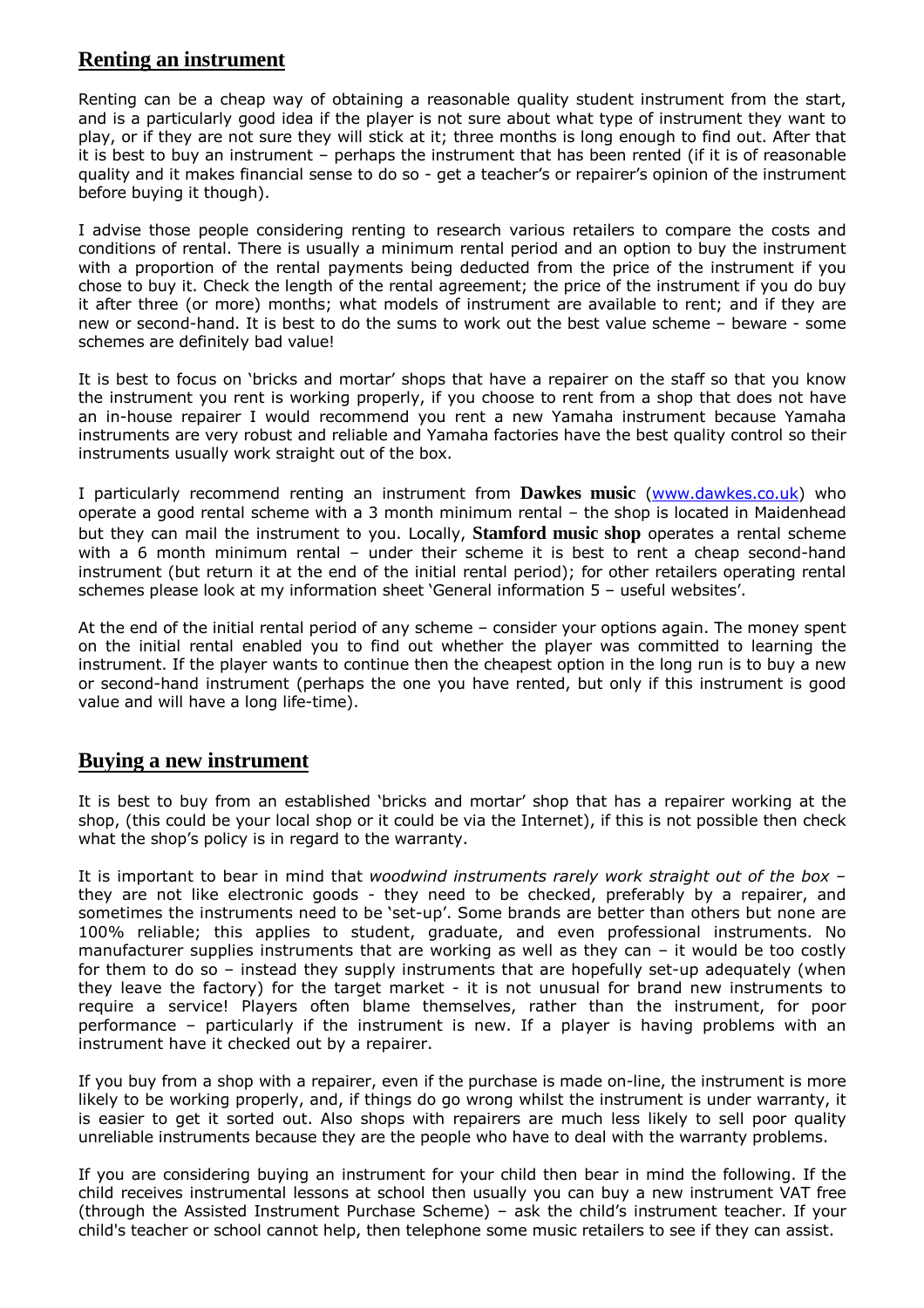It is certainly worth investigating because new instruments bought this way are almost as cheap as second-hand instruments; if your child is about to change school compare the purchasing options at the primary and secondary school - it might be worth waiting until the child is at the new school.

The one problem of buying through a school is the after sales service. Schools tend to buy at the cheapest price possible and some suppliers cut costs by not having the instrument checked and set up by a repairer. This is not usually a problem for an absolute beginner because they are not playing the instrument to its full potential, but sometimes an instrument can be so badly set up as to cause problems from the outset, it is then difficult to get the problems sorted out because you are not in direct contact with the original supplier. I sometimes deal with parents who have encountered this problem and really the quickest and easiest way to solve the problem is for them to bring the instrument to me and pay for it to be repaired (and set this cost against the fact they got a bargain price when they bought the instrument). It is because of these 'setting up' problems that I strongly recommend Yamaha instruments when buying directly from a school – Yamaha have the best quality control so the instrument should reach you in good condition. Other makes I recommend are Buffet, Jupiter, Trevor James, Pearl – these instruments are equally good when working properly but the manufacturers don't have the same level of quality control as Yamaha and so it is better to test them before purchase.

#### **'Buy back' schemes**

Some retailers offer 'buy back' schemes where if the instrument you purchased is returned in good condition within a set time, they will buy the instrument back from you at a percentage of the price you paid. This is an alternative to renting but you will need to 'do the maths' to weigh up the pros and cons when comparing renting with 'buy back'.

#### **Budget instruments**

There are many 'budget' instruments available from various shops (and on-line) that are considerably cheaper than the established brands mentioned above. Many of these budget instruments are of poor quality and will have a very limited lifetime, either because they will soon need repair (but many repairers will not work on these cheaper instruments) or they simply do not meet the needs of any but the absolute beginner. Some budget instruments are of reasonable quality for the price, but there is no 'brand consistency' so it is impossible to recommend any particular make or model.

## **Buying a second-hand instrument**

The advice here is much the same as for new instruments – it is best to buy from a 'bricks and mortar' shop that has a repairer working at the shop - check if the instrument has been serviced and whether there is any form of warranty. If you are buying locally from a private individual I strongly recommend that you bring the instrument to me (before you buy) for an assessment of its value and the cost of any repairs it needs (and it may need some repairs because people rarely service an instrument before selling it). If this is not possible then play the instrument yourself to test it or take it to someone who can play the instrument to test it.

There is also the possibility of buying second-hand instruments on-line either directly from a private individual or through a third-party website. Obviously you cannot play or check over the instrument so the most important thing to establish is what happens if the instrument doesn't work – can you get your money back? Many Internet traders sell second-hand (and new) instruments in poor condition and frequently buyers find it necessary to have their recently purchased instruments repaired! An instrument that originally seemed a bargain can end up an expensive nightmare. Some traders falsely claim that an instrument is in good condition relying on the fact that inexperienced players will not realize the instrument is faulty; other traders claim that an instrument has been 'serviced' or 'overhauled' when in fact they have only checked that there are no loose screws.

There is also the issue of accidentally buying stolen goods – if possible, get the serial number (as well as the model number) of the instrument you are considering buying and check it against the lists of stolen instruments at the following site before you purchase. http://www.musicalinstrumentsales.co.uk/stoleninstruments.html